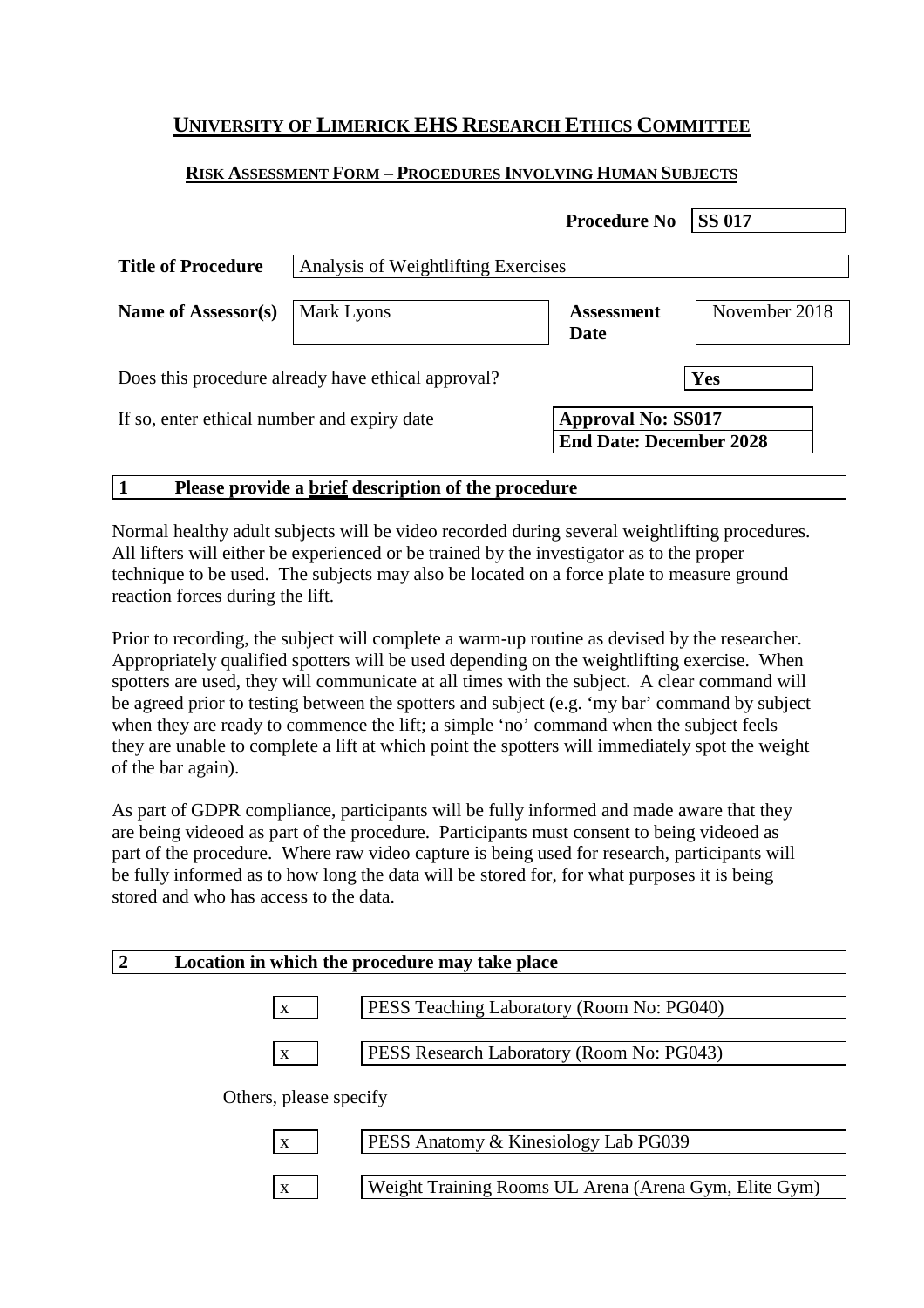

| $\mathbf{v}$<br>$\Lambda$<br><b>TERNIE</b><br>∽ |  |
|-------------------------------------------------|--|
|-------------------------------------------------|--|

All weightlifting carries risk of muscular strain in those who are susceptible. The subjects will complete a standard pre-test questionnaire prior to participation, and anyone with a history of musculoskeletal injuries will not undertake this procedure. Additionally, all labs and PESS research utilise an informed consent document prior to participation, which explains the risks in full to the subject. The risk of muscular or connective tissue injury during this procedure is minimal. Participants will undergo a thorough and specific warm-up routine devised by the researcher. No subject will be required to lift a load in excess of their 1 rep max value. The subjects 1 rep max will be calculated in the lab using a standardised 1RM procedure.

It should be noted that in teaching labs, resistance training is currently undertaken by PESS students of Physical Education, Sport and Exercise Sciences, Masters in Sports Performance, and Masters in Applied Sports Coaching, who are usually exercise tolerant. In final year projects and dissertations, all participants would be healthy adults with no musculoskeletal or connective tissue injuries.

Raw video data can identify a participant. Raw video capture will be stored on password protected computers until data analysis is complete. Raw video data will be deleted at the end of the project and the anonymised non-identifiable data will be retained.

### **5 Action to be taken in the event of a foreseeable emergency**

The procedure will be terminated if the volunteer shows any sign of distress.

Standard first aid procedures may be required depending on the severity of the situation. The following standard procedure should be followed in the event of an incident occurring in the PESS building / UL Facility:

- 1. Stop the procedure. Position the subject to prevent self-injury.
- 2. If appropriate, raise the subject's lower limbs to improve blood flow. Should the subject fail to respond summon help immediately.
- 3. Check vital signs airways, breathing and circulation (ABC)
- 4. If required attempt CPR as soon as possible.
- 5. Requesting Help: Emergency Contact telephone numbers are listed on laboratory door:
	- During normal working hours 9am-5pm, use lab phone to contact the Student Health Centre on **061-20**2534
	- Outside of normal working hours, or if the Student Health Centre number is engaged/busy, use the laboratory phone to dial 3333 for UL security personnel who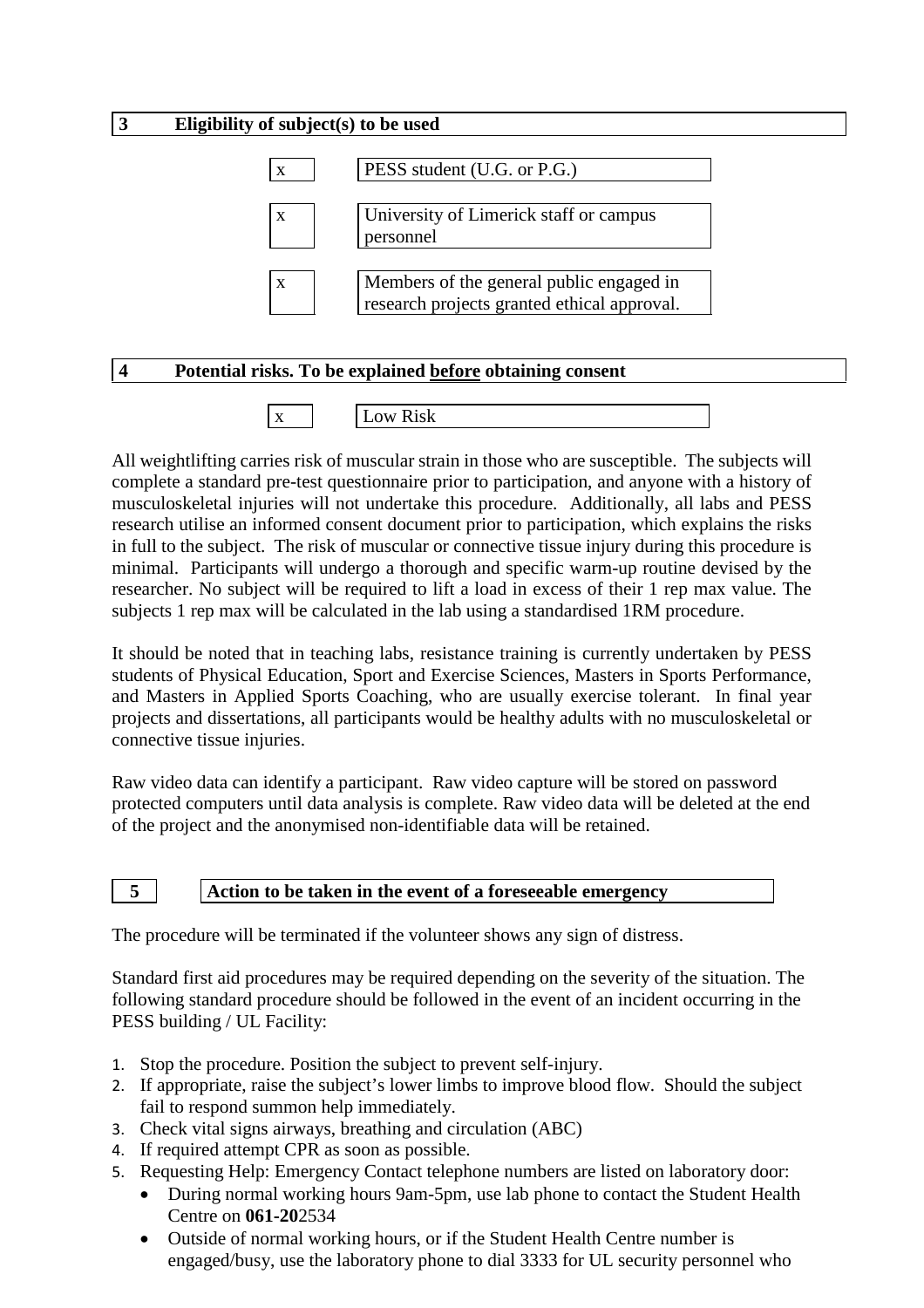will then contact the ambulance service. If in PESS, contact one of the PESS First Aiders – names are listed on the PESS laboratory door.

- 6. When contacting the above clearly state: Location, Building, Room Number, Nature of Incident/Accident and provide a contact number.
- 7. Complete the UL 'Accident & Emergency' form (completed by the investigator, not the volunteer). Forms available on UL HR website: [https://www.ul.ie/hr/hr-policies](https://www.ul.ie/hr/hr-policies-procedures-and-forms-z)[procedures-and-forms-z](https://www.ul.ie/hr/hr-policies-procedures-and-forms-z)

If an emergency or incident occurs offsite, follow the local procedures for dealing with such an event. **Ensure you are aware of the offsite local safety procedures in the event of a foreseeable emergency.** 

# **6 Level of supervision required for procedure** x PESS lecturing, research staff and teaching assistants (with resistance training, weightlifting or equivalent qualifications or experience) x | **PESS** postgraduate researcher (with resistance training, weightlifting or equivalent qualifications or experience)

Others, please specify

| and the first part of                 |                                                       |                                                                                                                 |  |
|---------------------------------------|-------------------------------------------------------|-----------------------------------------------------------------------------------------------------------------|--|
|                                       | $\overline{\phantom{a}}$ and $\overline{\phantom{a}}$ | the contract of the contract of the contract of the contract of the contract of the contract of the contract of |  |
|                                       |                                                       |                                                                                                                 |  |
|                                       |                                                       |                                                                                                                 |  |
| <u> a shekara ta 1999 a shekara t</u> |                                                       |                                                                                                                 |  |
|                                       |                                                       |                                                                                                                 |  |
|                                       |                                                       |                                                                                                                 |  |

#### **7 Other documentation required for this assessment ?**



x | Pre-test subject questionnaire (PAR-Q)



Others, please specify